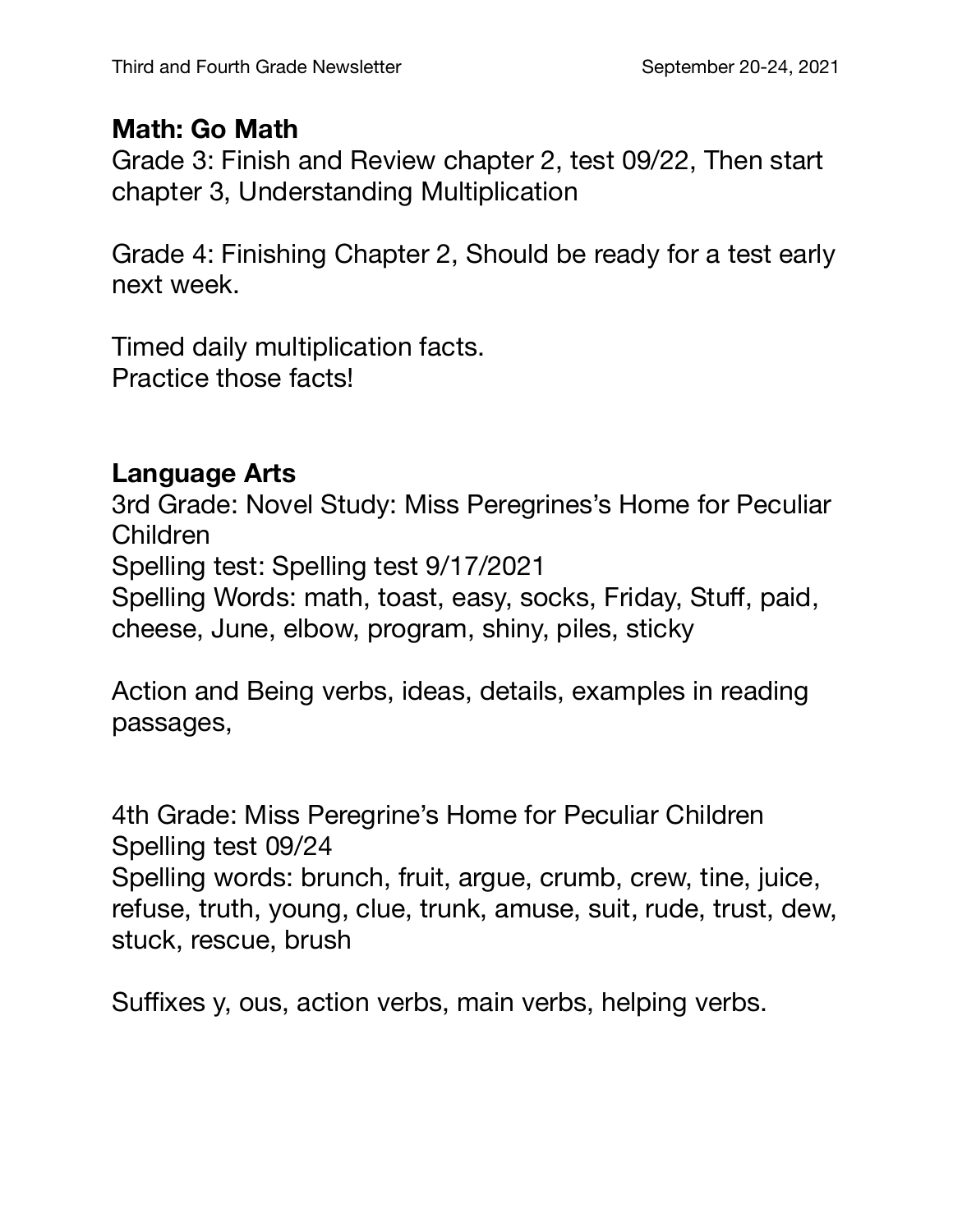## **Science:**  We are studying wave properties!

**STEM:** I am planning to start the coding program by October!

**New:** We have started using Splash Learn and Generation Genius in class. Splash Learn will help to advance their math skills in a fun game format and so far they really seen to enjoy it! We are also using Club Ed for typing and extra spelling and vocabulary practice. With Generation Genius they watch fun videos that explain our topics. We then have discussion questions, vocabulary, and take fun interactive competitive quiz game together in class. We had a blast doing this this week!